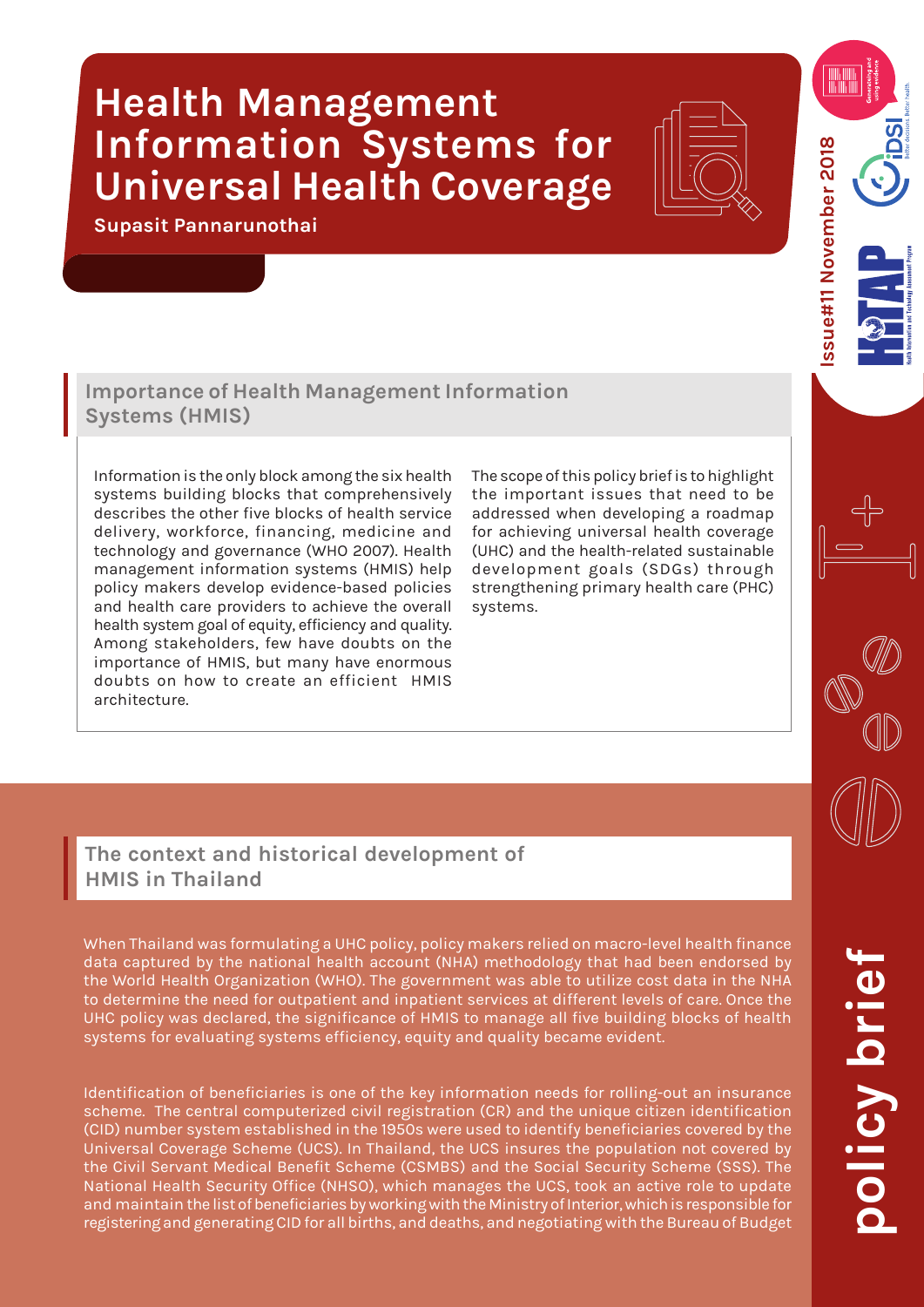The standard dataset approach enabled interoperability of inpatient reimbursement information systems (Kijsanayotin 2011). Hospitals are free to use an in-house or commercial vendor hospital information software that is appropriate for their work processes but are required to export data specified in the standard dataset for processing DRG claims. The Health Systems Research Institute (HSRI) has funded research activities since 1993 and has led to the development of a comprehensive information system for processing DRG claims using a locally developed software tool to handle complex inpatient clinical and treatment data into around a thousand DRGs. The software, called Thai DRG Grouper, is calibrated with cost weights (or relative weight, RW) to calculate payments to the hospital. Subsequent versions of the Thai DRG Grouper received funding from the NHSO and the software was used for managing the DRG claims processing for the UCS across all hospital providers.

the standard dataset approach with the recent 43 standard data files could also be useful in monitoring the success of school health programs (one of the PHC activities) where there are several opportunities for improving the analysis on health service activities at the school or student levels (Kittiratchakool et al 2018).

The Health Information System Standard and Processing Administration (HISPA), currently under the HSRI, has made extensive investments in standardizing data requirements. This was required as different types of payment methods, such as, high cost medicine, investigation, high cost care medical devices, etc, that go beyond capitation and DRG were implemented. The Thai Medicines Terminology (TMT) was developed not only for claim reimbursement but also for monitoring drug purchasing by hospitals in Thailand. The TMT can also potentially be used to track accessibility to high cost drugs, auditing for fraud detection and understanding patient's adherence to drug treatment.

for the capitation budget allocated to contracted providers. When integrating the CR and the unique CID systems, the World Bank (2018) recommends that the CID is issued at the time of birth registration, a practice that was applied in Thailand. This will not only uniquely identify a citizen but also facilitate the completeness of a CR system because the health insurance benefit of a baby will be automatically covered when the baby is registered and issued a CID (Pannarunothai and Kijsanayotin 2018).

> **Figure 1:** The first version of 12-file standard dataset for health insurance claim in Thailand (PAT = Patient demographic file,  $INS = Insur$ ance scheme file, OPD = Out Patient Department file, ODX= Outpatient diagnosis file, OOP= Outpatient procedure file, ORF = Outpatient referral file,  $IPD = In$  patient department file,  $IDX = In$  patient diagnosis file,  $IOP=$  Inpatient procedure file, IRF = Inpatient referral file, CHA = Charge item file,  $CHT = Total Charge file$ )

Creating a standard dataset was critical in making the system of inpatient payments to hospitals based on diagnosis-related group (DRG) under a fixed global budget feasible. Hospitals were required to use the standard dataset to submit data on discharge summary for processing claims and payments. The standard dataset delineates data fields (data elements) and data coding (code sets) that are used for claim submissions. The first version of the standard dataset used for DRG claims contained 12 standard normalized files with 47 data elements, covering inpatient discharges and outpatient visits (see Figure 1). Since then, NHSO has used the World Health Organization's International Classification of Disease (ICD), a code set used for diagnosis that had been used in Thailand since 1994. This format of data submission to the national level has become the most practical and was recently extended to 43 standard files covering health activities in the community and home visit services (Health Data Center 2018).

**Date**  Chrgitem Amount

Setting up this system for payments allowed for transparency in data processing at an affordable cost to the country as a propriety software was not needed.

HMIS requirements for managing capitation payment were, on the other hand, minimal. In order to use the data to evaluate the quality of the PHC system, detailed health profiles of individuals on the registration list, available to main contractors, became essential. The evaluations assessed the effectiveness of the PHC system in preventing non-communicable diseases (NCDs) and its complications, the rate of unnecessary hospitalization of ambulatory care sensitive conditions (ACSCs) such as asthma, diabetes, and hypertension by primary care providers (PCP). These analyses were made possible by linking the outpatient and inpatient data in the 12-file standard dataset and allowed NHSO to monitor and improve the quality (including equity and efficiency) of the PHC system. Moreover,

The three government insurance schemes, UCS, CSMBS and SSS are managed by three different HMIS offices. The majority of the UCS data is managed by the NHSO while the CSMBS and SSS claims are managed by HISPA at the Comptroller General Department and the Social Security Office, respectively. The concept of setting up an independent and impartial National Clearing House has been proposed to manage claims data for all three public insurance systems in one office with a single preferred set of data standards. This office will be set up as an autonomous body having national coverage of good quality data for public use.

We live in the era of 'Big Data' and the private sector has demonstrated the many possibilities of utilizing transaction data for commercial use. HISPA's vision is to empower every Thai citizen through health literacy and managing personal health outcomes by accessing his or her own personal health records from reliable claim data. This presents the next frontier for leveraging the capabilities of HMIS to improve healthcare.

**IDX** IPD\_AN (FK) IPD\_PAT\_HN (FK) P IPD\_INS\_HN (FK) AN Diag Dxtype Drdx **IDX P** IPD AN (FK) P IPD PAT HN (FK) PIPD\_INS\_HN (FK) AN Refer Refertype **IDX PIPD** AN (FK)  $\parallel$  IPD PAT HN (FK) **P** IPD INS HN (FK)  $\bullet$  AN ◆ Oper Optype Drop. Datein Timein Dateout **Timeout CHA** IPD\_AN (FK) IPD\_PAT\_HN (FK) PIPD INS HN (FK) OPD\_PAT\_HN (FK) OPD\_INS\_HN (FK) P OPD\_HN\_Date (FK) CHT\_AN (FK) CHT\_HN\_Date (FK) HN  $AN$ **IPD**  $RAN$  (FK) PAT\_HN (FK) INS\_HN (FK) HN Dateadm Timeadm Datedsc **Timedsc**  Dischs Discht Warddsc Dept Amd\_w **PAT PHN**  Hcode Namepat **Changwat**  Amphur DOB Sex Marriage Occupa Nation Person\_id **INS P** HN Inscl Subtype C<sub>ID</sub> Datein Dateexp Hospmain **Hospsub CHT**  $\sqrt{?}$  An **f** HN Date HN Date Total Paid Pttype **OPD** HN\_Date  $PAT$ \_HN (FK)  $\hat{\mathbf{B}}$  INS HN (FK) HN Dateopd Clinic